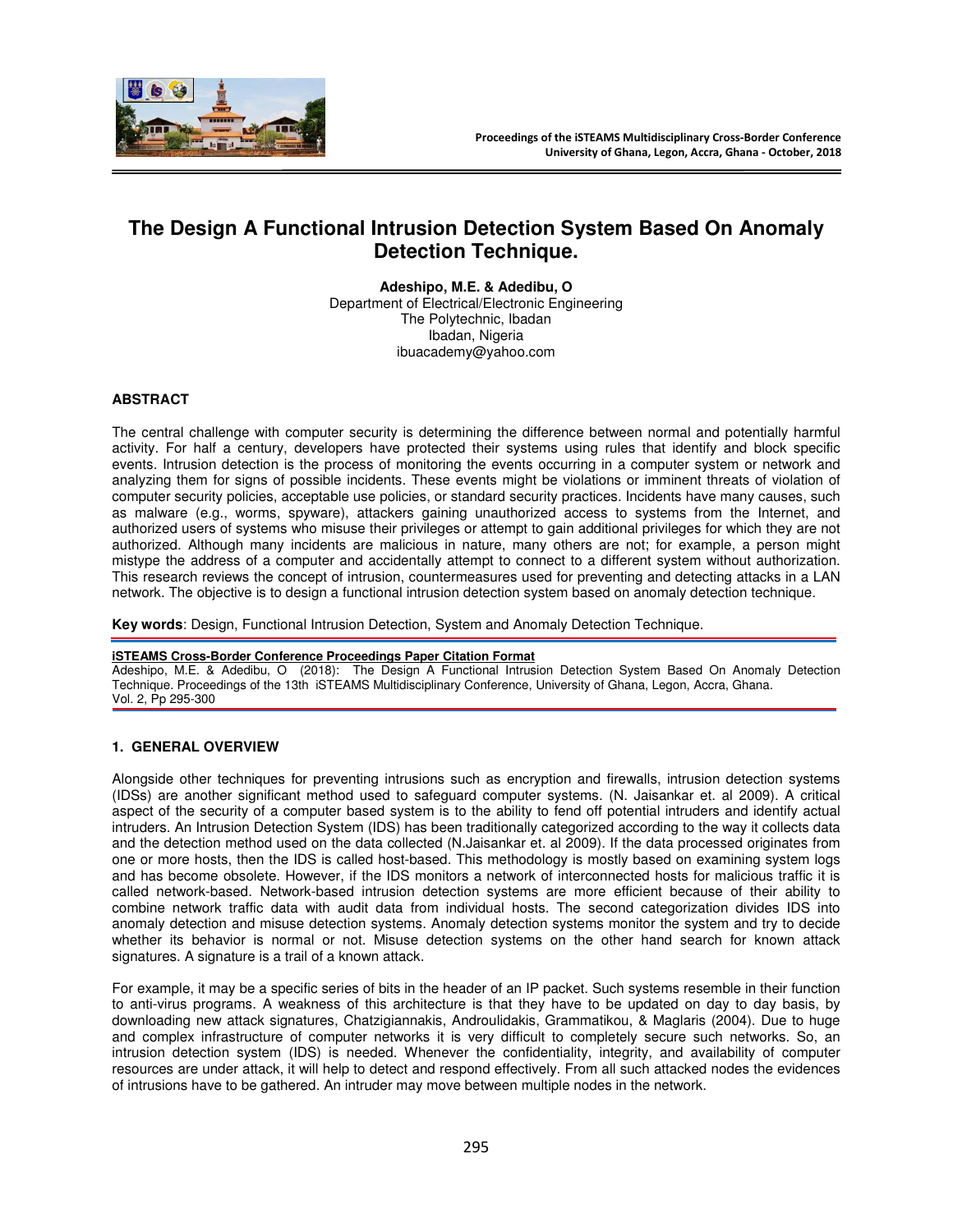

Due to this the origin of attack is concealed. This report includes the findings and the results of the thorough research performed on distributed networks with focus on LAN network attacks during the course of the project. In addition, this report contains a detailed explanation of the design and the implementation of the work done to develop an Intrusion Detection and Prevention System for a LAN network. This system is helpful to detect such intrusion activities spread over the whole network. In the following sections, we briefly introduce the areas of IDSs

## **2. STATEMENT OF PROBLEM**

The wide spread in the use of the Local Area Network (LAN) and Wide Area Network (WAN) application areas in business, financial, industry, security and healthcare sectors made us more dependent on computer networks. All these application areas had made the network an attractive target for the abuse and a big vulnerability for the computer users. Though there are contemporary methods (firewall, encryption, antivirus) that can be employed to protect data stored within a computer system of networked computers, the ability to be able to identify instances of an attack on the computer is paramount in ensuring effective deployment of security mechanism. Intrusion detection is therefore central to the concept of computer network security. This research work is therefore aimed at discussing the current research and development efforts to detect the penetration of computer systems and networks.

### **3. OBJECTIVES OF THE STUDY**

The objectives of the study are highlighted below:

- 1. To review the concept of intrusion, countermeasures used for preventing and detecting attacks in a LAN network
- 2. To design a functional intrusion detection system based on anomaly detection technique.

#### **4. RESEARCH METHODOLOGY**

IDS systems are sensor based networks where sensors moves round each node in the network. We will design our system such that on getting an alert, the IDS will move towards the node and resolves it by killing any process that might have been started by the intruder thereby reducing the threshold back to within range of operation. The system will be simulated using Microsoft Visual Studio 2010 IDE and Microsoft SQL SERVER. The Visual Studio provides the users with the interface while the back end is the SQL Server. C# is used to implement the design. It belongs to the .NET programming family. The .NET environment allows today's analysts and developers with robust features such as Object Oriented Programming, Interoperability, Common Runtime Engine, Language Independence and security.

#### **5. SIGNIFICANCE OF THE STUDY**

Due to the popularity of the computer networks, their connectivity and our ever growing dependency on them, realization of intrusion can have devastating consequences. Securing such an important infrastructure has become the priority one research area for many researchers. Being that IDS is still a young field of research but due to its critical nature; it has attracted a lot of interests from security experts. This research will therefore help in finding an appropriate method for protecting computers in networked environment against intrusions and also to developing an intrusion detection system that is concerned to making sure that in case of an intrusion attempt, the system is able to detect and to report it.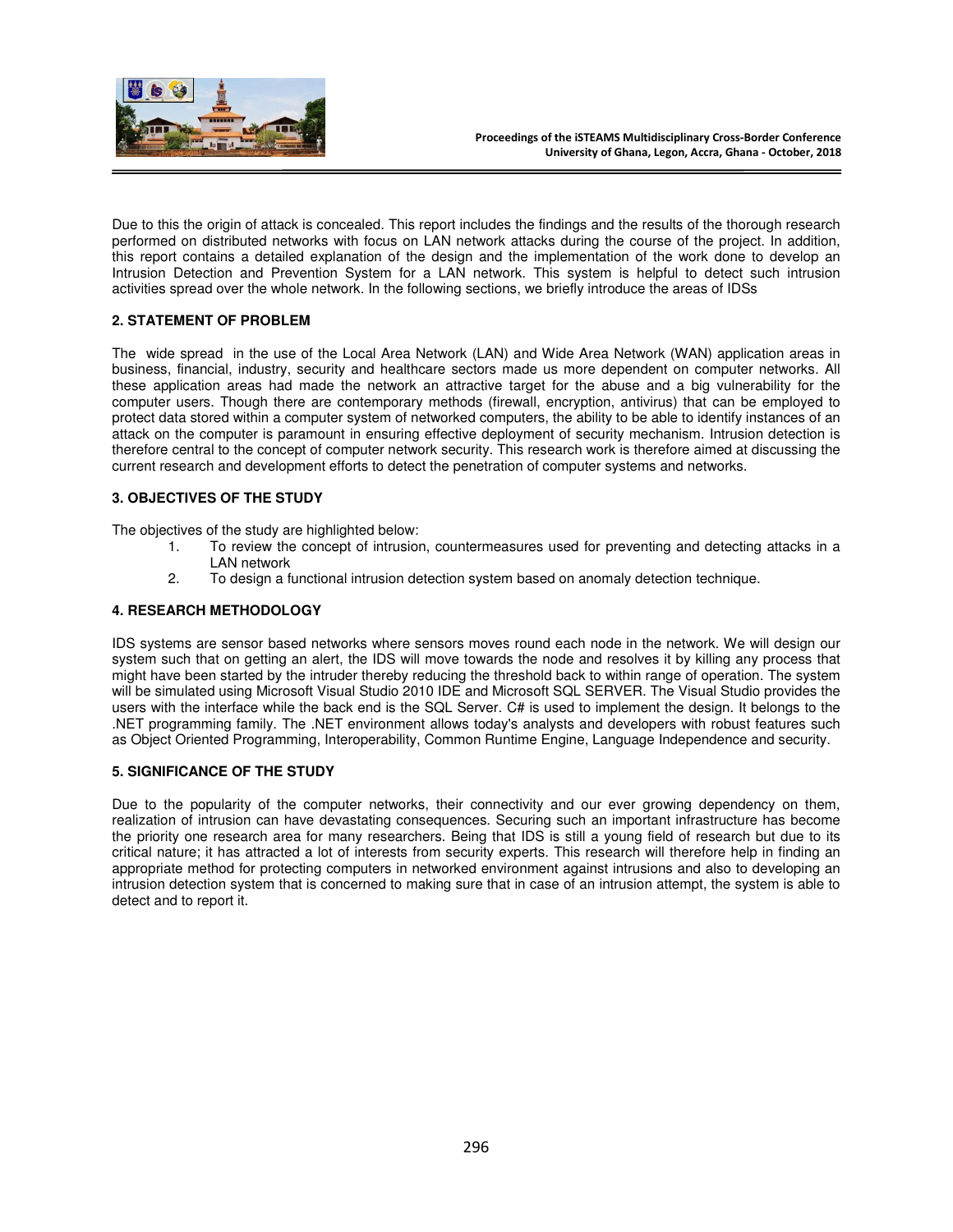

## **6. SCOPE**

The focus of this research is protecting the host computers in a LAN network against intentional or unintentionally illegal intrusions.

#### **7. ORGANIZATION OF THE STUDY**

The remainder of this project is organized as follows. Chapter Two discusses the concept of intrusion, and intrusion detection and prevention techniques. Chapter three describes the development of functional intrusion detection in a LAN network. Chapter Four explains the implementation of the IDS and Chapter Five Concludes and provides necessary recommendations on future work on IDS in a LAN network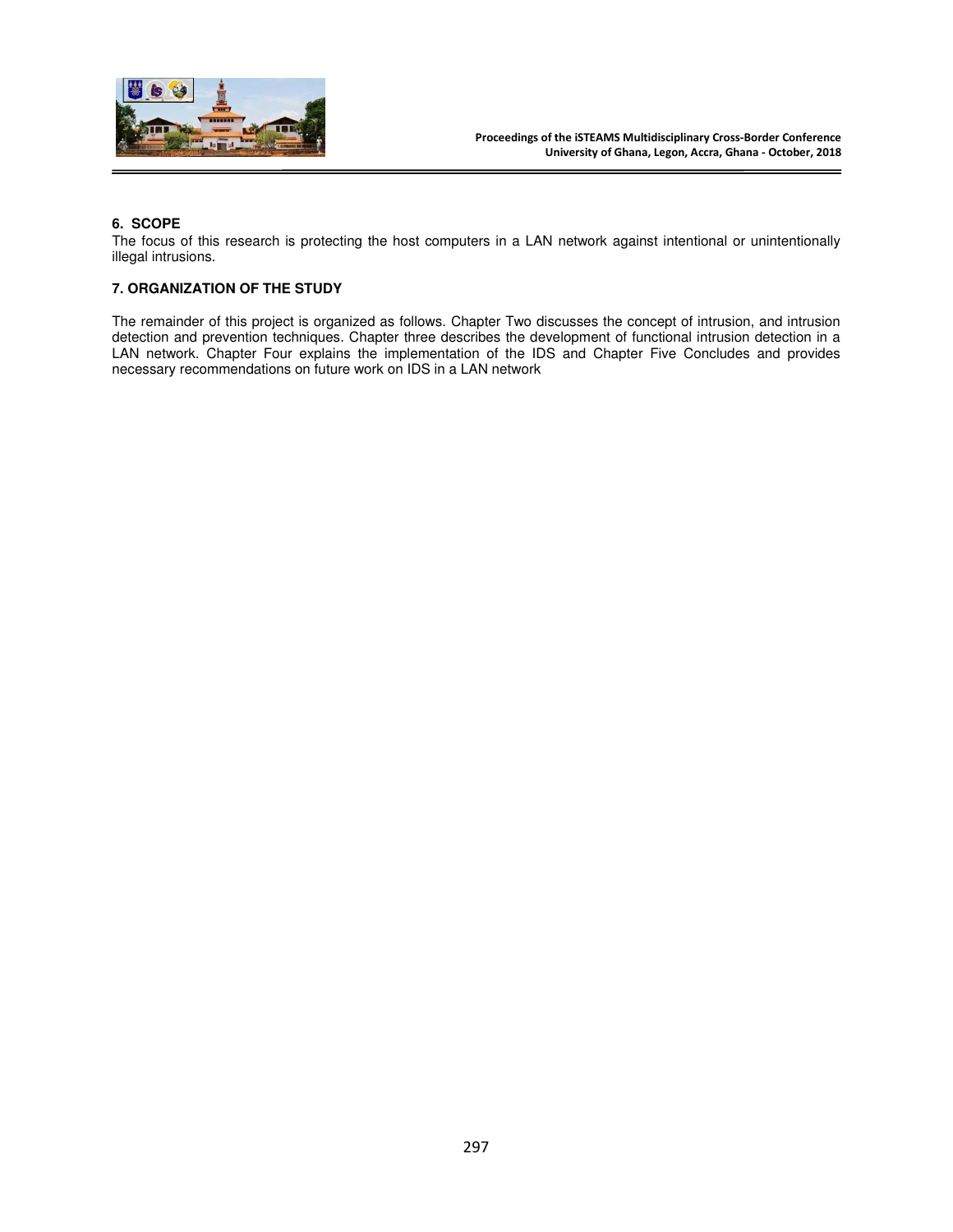

#### **Definition of Terms**

- **Alarm filtering:** The process of categorizing attack alerts produced from an IDS in order to distinguish false positives from actual attacks.
- **ArachNIDS** (Advanced Reference Archive of Current Heuristics for Network Intrusion Detection Systems)
- **Attacker** or **Intruder:** An entity which tries to find a way to gain unauthorized access to information, inflict harm or engage in other malicious activities.
- **Burglar Alert/Alarm:** A signal suggesting that a system has been or is being attacked.
- **Database Server:**The *database server* is a repository for event information recorded by sensors, agents, and/or management servers. Many IDSs provide support for database servers.
- **DDoS** Distributed denial of service
- **Detection Rate:** The detection rate is defined as the number of intrusion instances detected by the system (True Positive) divided by the total number of intrusion instances present in the test set.
- **DIDS** Distributed Intrusion Detection System
- **↑ False Negative:** When no alarm is raised when an attack has taken place.<sup>[1</sup>]
- **False Positive:** An event signaling an IDS to produce an alarm when no attack has taken place.
- **IDES** Include Intrusion-Detection Expert System
- **IDS core system:** The detection system monitors several parameters to determine the correlation among the observed parameters during intrusive activities.
- $\div$  **IDS** Intrusion Detection System
- **Management Server:**The *management server* is the centralized device that receives information from the sensors and manages them.
- **MIDAS** Multics Intrusion Detection and Alerting System<br> **•• NADIR** Network Anomaly Detection and Intrusion Repo
- **NADIR** Network Anomaly Detection and Intrusion Reporter
- **\*** NBA Network Behavior Analysis
- **Sensor:**TheSensors monitors and analyze activity on the network. It communicates with the management server and IDS to report an intrusion and it is also used to resolve the intrusion.
- **Site policy:** Guidelines within an organization that control the rules and configurations of an IDS.
- **True Negative:** An event when no attack has taken place and no detection is made.
- **True Positive:** A legitimate attack which triggers an IDS to produce an alarm.
- **User Interface:** Thisis a program that provides an interface for the IDS's users and administrators.
- **VPN** Virtual private network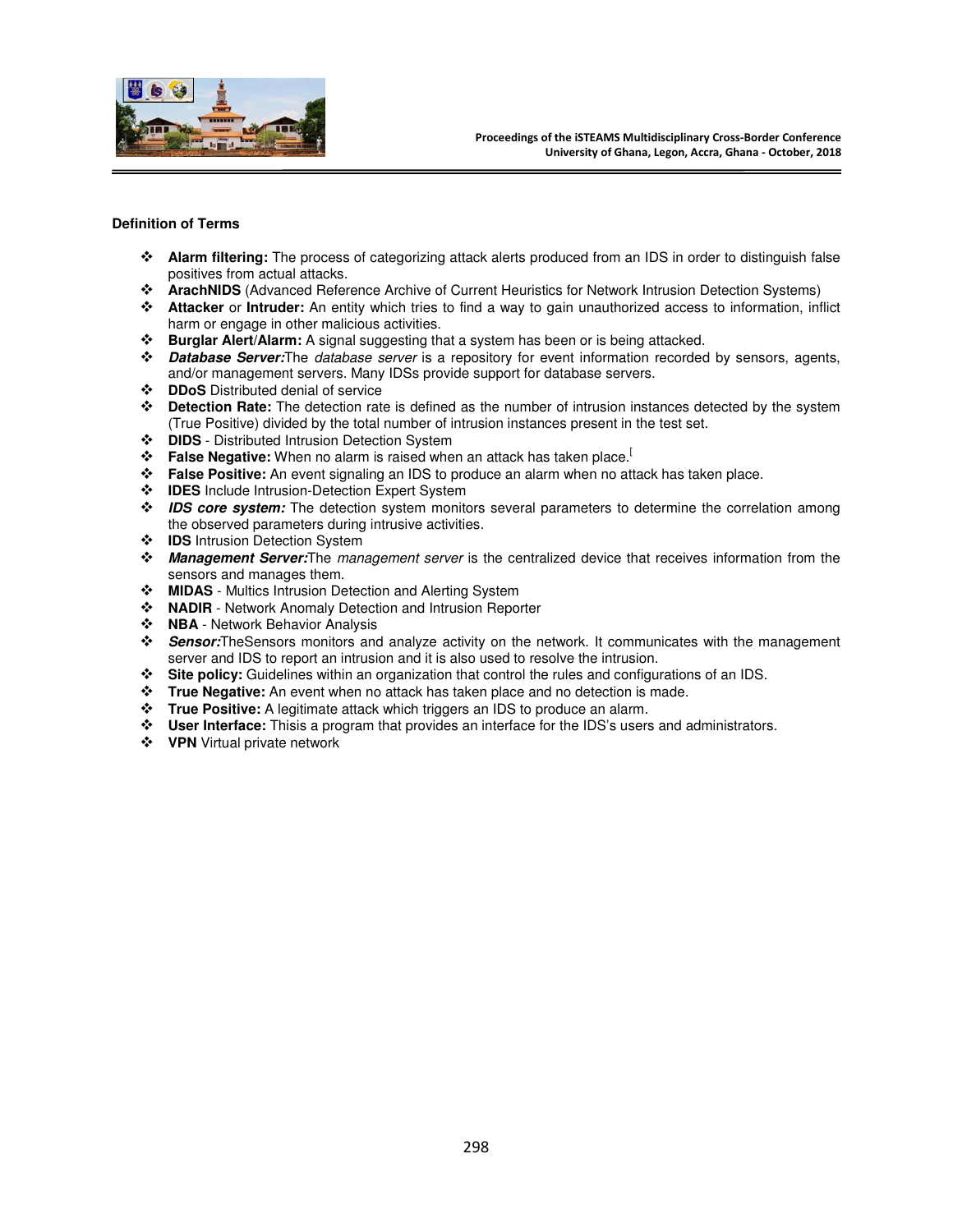

#### **REFERENCES**

- 1. Aickelin U, P Bentley, S Cayzer, J Kim, and J McLeod. Danger theory: The link between ais and ids. In *Proc. of the Second Internation Conference on Artificial Immune Systems (ICARIS-03)*, pages 147–155, 2003.
- 2. Anita K. Jones and Robert S. Sielken , "Computer System Intrusion Detection: A Survey", http://www.cs.virginia.edu/~jones/IDS-research/Documents/jones-sielken-survey-v11.pdf
- 3. Bace, R., Mell, P. 2001. Intrusion Detection Systems. Special Publication 800-31,National Institute of Standards and Technology (NIST).
- 4. Balasubramaniyan J.S, J. O. Garcia-Fernandez, D. Isacoff, Eugene H. Spafford, Diego Zamboni: An Architecture for Intrusion Detection Using Autonomous Agents. ACSAC 1998: 13-24
- 5. Biswanath Mukherjee, Todd L. Heberlein, and Karl N. Levitt, "Network Intrusion Detection", IEEE Network, May/June 1994
- 6. ChandrashekharA. M and K. Raghuveer (2013), "Intrusion Detection Technique by using K-means, Fuzzy Neural Network and SVM classifiers", International Conference on Computer Communication and Informatics (ICCCI), Coimbatore, INDIA, **(2013)** January 4-6.
- 7. Chatzigiannakis V, G Androulidakis, M Grammatikou, B Maglaris. A distributed intrusion detection prototype using security agents, HP OpenView University Association
- 8. Chatzigiannakis V., Androulidakis G., Grammatikou M., Maglaris B. (2004) *"A Distributed Intrusion Detection Prototype using Security Agents"* Network Management & Optimal Design Lab (NETMODE), ECE Department – National Technical University of Athens (NTUA) Iroon Polytechniou str. Zografou, Athens, Greece.
- 9. Curry D. and H. Debar, "Intrusion Detection Message Exchange Format Data Model and Extensible Markup Language(XML) Document Type Definition", Internet Draft, November 2002.
- 10. Dhakar M. and A. Tiwari,(2012) "A New Model for Intrusion Detection based on Reduced Error Pruning Technique" International Journal of Computer Network and Information Security, **(2013)**, pp. 51-57.
- 11. Dorothy E. Denning. An Intrusion-Detection model. In *IEEE Symposium on Security and Privacy*, pages 118- -131, 1986
- 12. Heberlein L.T, K. N. Levitt and B. Mukherjee. A method to detect intrusive activity in a networked environment. In *Proceedings of the 14th National Computer Security Conference*, pages 362-371, 1991
- 13. Heberlein, L., Dias, G., Levitt, K., Mukherjee, B., Wood, J., Wolber, D. A network security monitor. In *Proceedings of the 1990 IEEE Symposium on Research in Security and Privacy*. pp. 296-304. 1990.
- 14. Herve´ Debar, Marc Dacier, Andreas Wespi. Towards a taxonomy of intrusion-detection systems. *Computer Networks 31 805–822.* 1999
- 15. http://www.deic.uab.es/material/26118-capitol1.pdf
- 16. https://www.owasp.org/index.php/Intrusion\_Detection as at 5th may 2016
- 17. J Boudec and S Sarafijanovic. An artificial immune system approach to misbehavior detection in mobile adhoc networks. Technical Report IC/2003/59, Ecole Polytechnique Federale de Lausanne, 2003.
- 18. James Brentano, Stephen R. snapp, Gihan V. Dias, Terrance L. Goan, KarnlN. Levitt, Biswanath Mukherjee, Stephen E. Smaha: An architecture for a distributed intrusion detection system. Division of computer science, University of California Davis, California 95616.
- *19.* James Brentano, Steven R. SnappGihan V. Dias, Terrance L.Goan, Karl N. Levitt, Biswanath Mukherjee, Stephen E. Smaha (1991) *"An architecture for a distributed intrusion detection system"* Division of Computer Science University of California 95616
- 20. K Begnum and M Burgess. A scaled, immunological approach to anomaly counter measures (combining ph with cfengine). *Integrated Network Management*, pages 31–42, 2003.
- 21. Karen Scarfone and Peter Mell. Guide to intrusion detection and prevention systems (IDPS). Technical Report SP800-94, Computer Security Division, Information Technology Laboratory, National Institute of Standards and Technology, Gaithersburg, U.S. Department of Commerce, July 2012.
- 22. Karen *Scarfone*. Peter *Mell*.(2012) Special Publication 800-94. Revision 1 (Draft) ... Natl. Inst. Stand. Technol. Spec. Publ. 800-94 Rev. 1, 111 pages (Jul. *2012*).
- 23. Marek Piotr Zielinski 2004: *Applying Mobile Agents In An Immune-System-Based Intrusion Detection System;* submitted in part fulfilment of the requirementsfor the degree of MASTER OF SCIENCE in the subject COMPUTER SCIENCE at theUniversity Of South Africa
- 24. Marek Piotr Zielinski. Applying mobile agents In an immune-system-based Intrusion detection system. *A*  dissertation submitted to the department of computer science, University of South Africa. November 2004